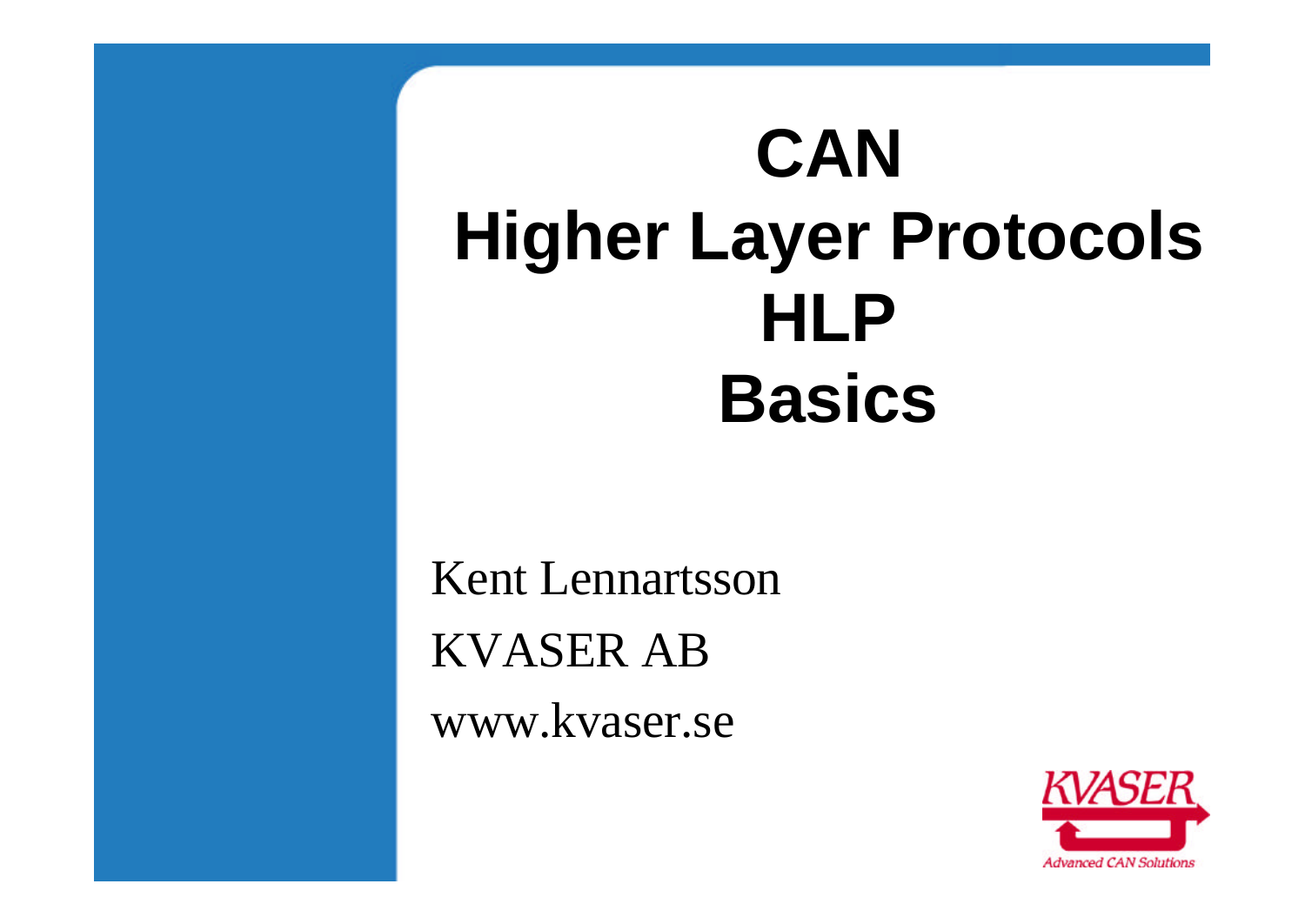## CAN offers following functions

- Transmit a message
- Request a message
- Error handling
- Collision resolution

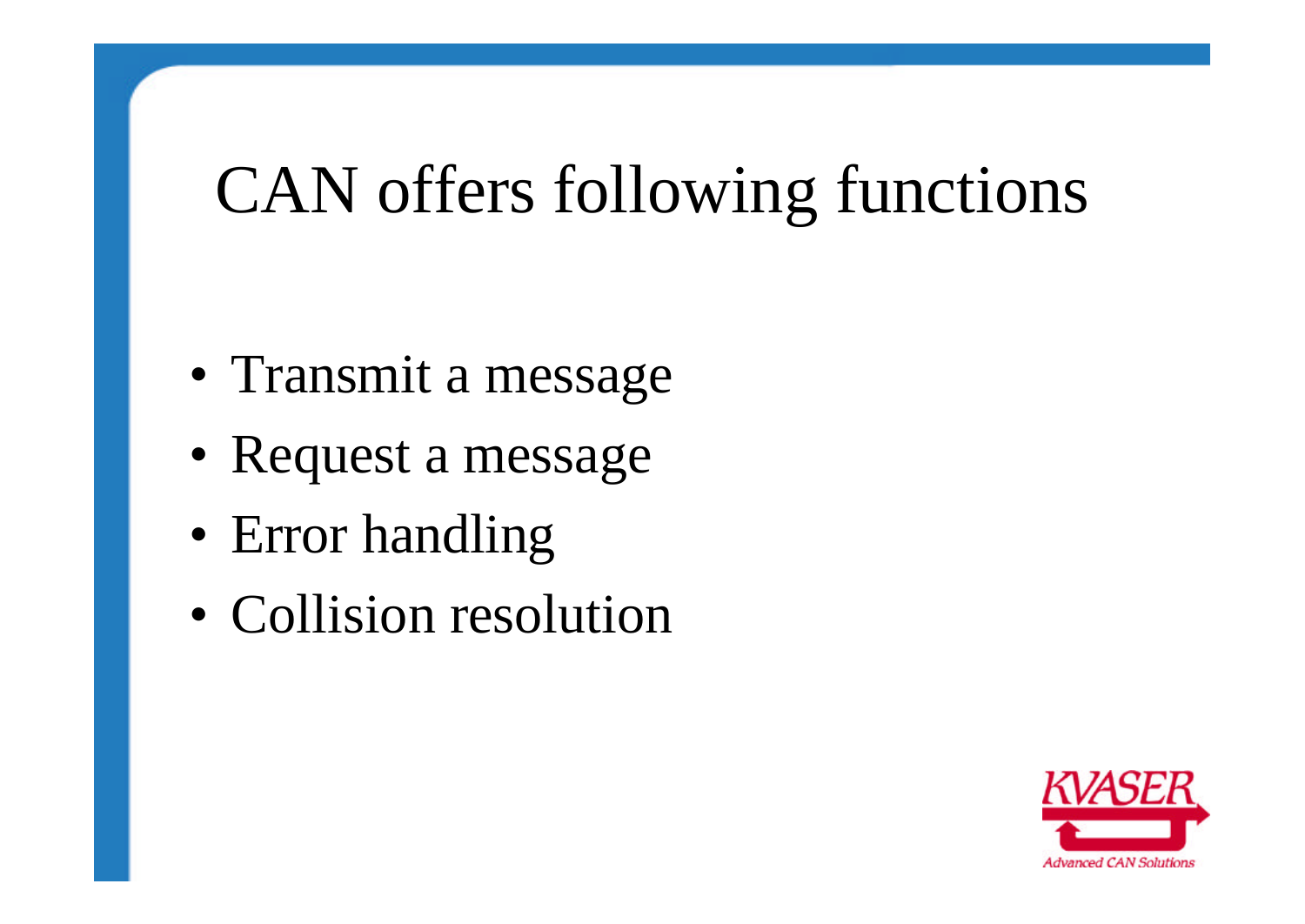### Transmit a message

- Complete package with priority, data and error protection
- Transfer without any errors in data
- If errors, low probability of undetected errors
- CAN will not guaranty that the information will reach the consumer

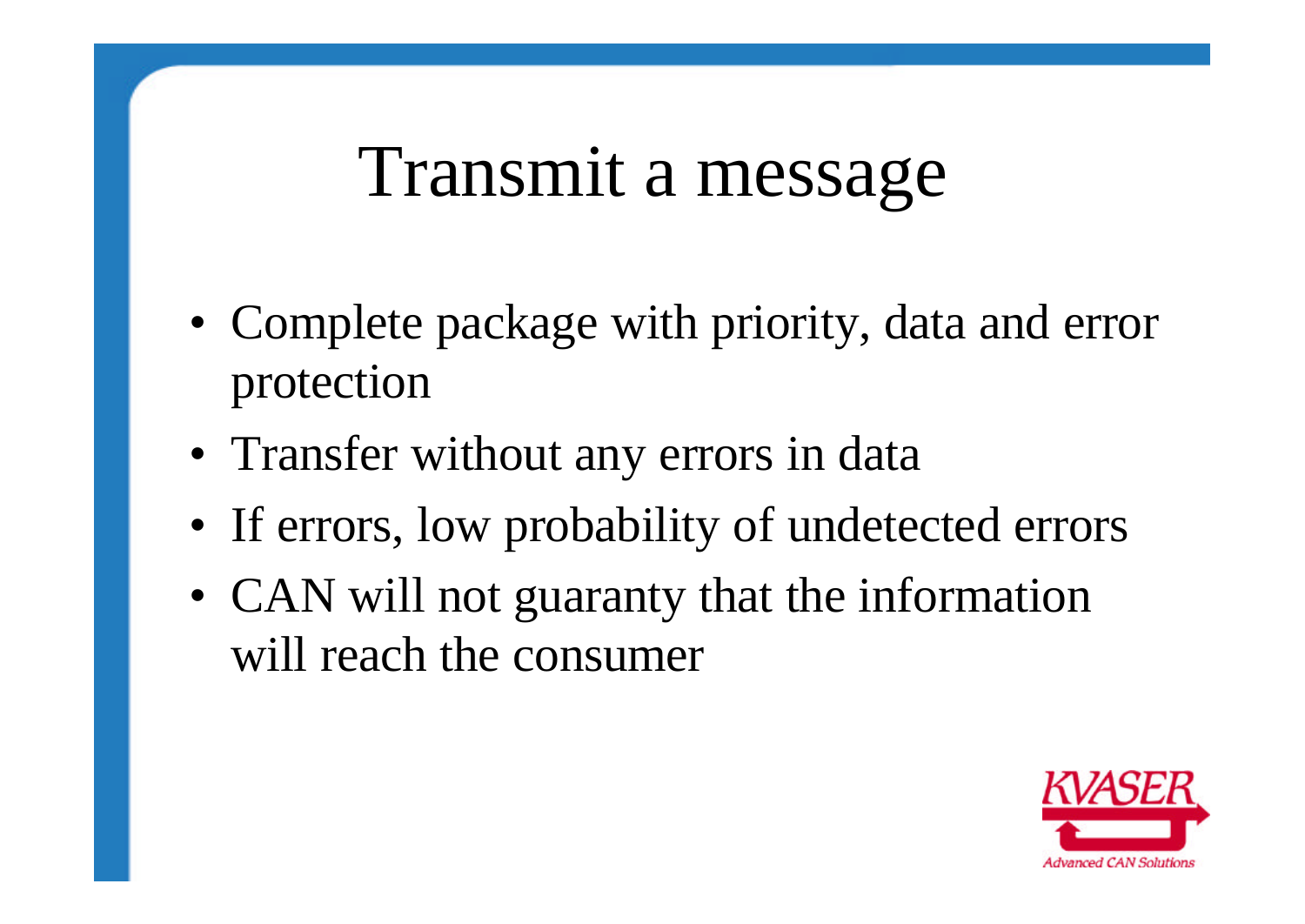#### **Request a message**

- Consumer can request production of data.
- Some CAN controller support this without software interaction.
- Need a proper configuration by HLP

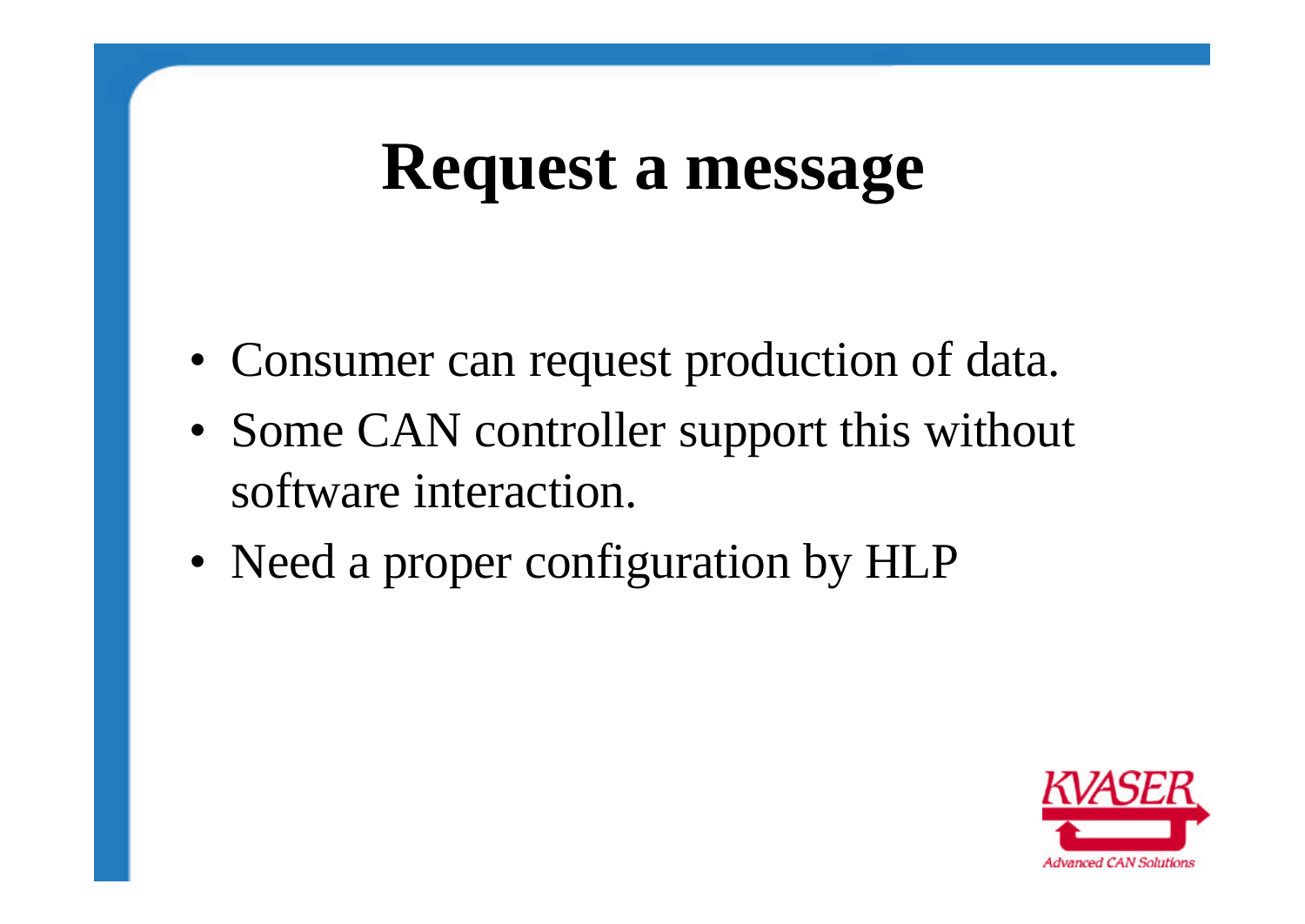# **Error handling**

- Five error checks
- One of them is a CRC checksum
- Automatic retransmission when errors
- All connected modules will check for errors

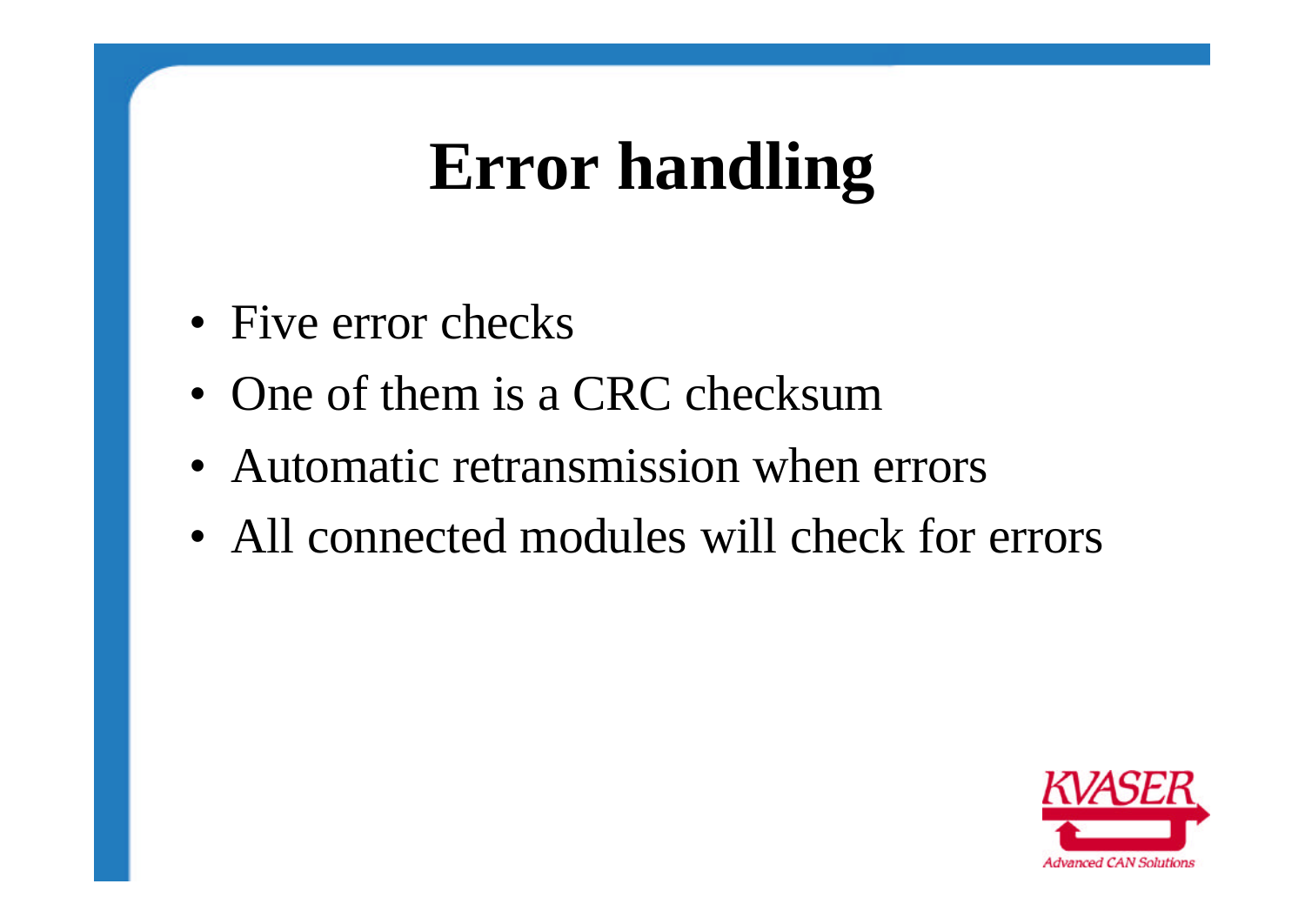### **Collision resolution**

- CAN will solve collision by priorities.
- The collision is solved without data loss.
- The Priorities must be schedule by the HLP.
- To guaranty latency must HLP schedule priority and message rate.

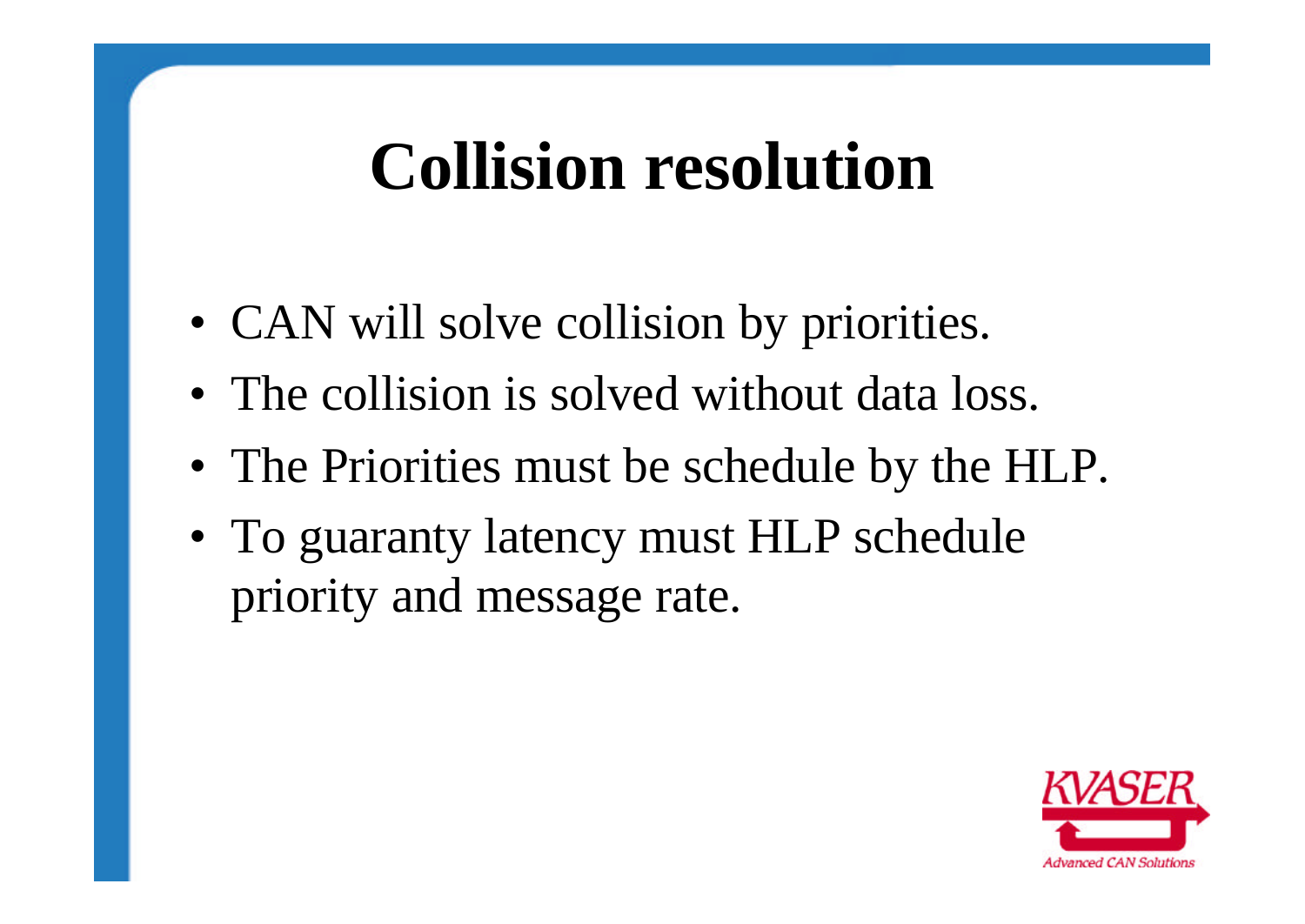# **Parts that must be defined before module is installed.**

- Physical layer
- Bit length
- Sometime also sample point and SJW
- Physical location
- HLP Higher Layer Protocol

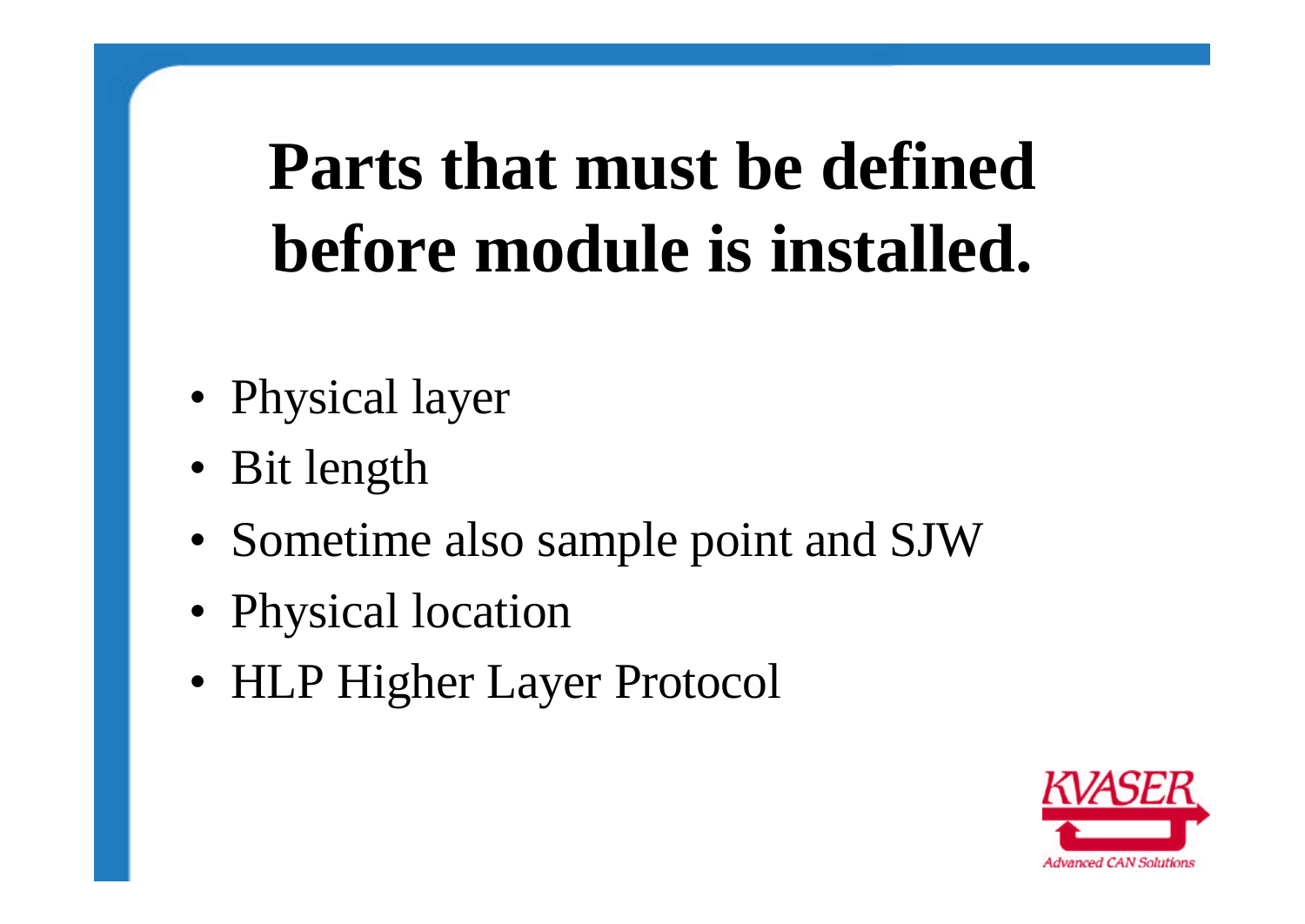### **HLP in Industrial use**

- DeviceNet (USA, UK, Japan pacific rim)
- CANopen (Germany, partly Europe)
- Note most industrial applications in Europe is based on other protocols
- Profibus (Siemens), Interbus-S, ASI
- FieldBus foundation. (process industry)

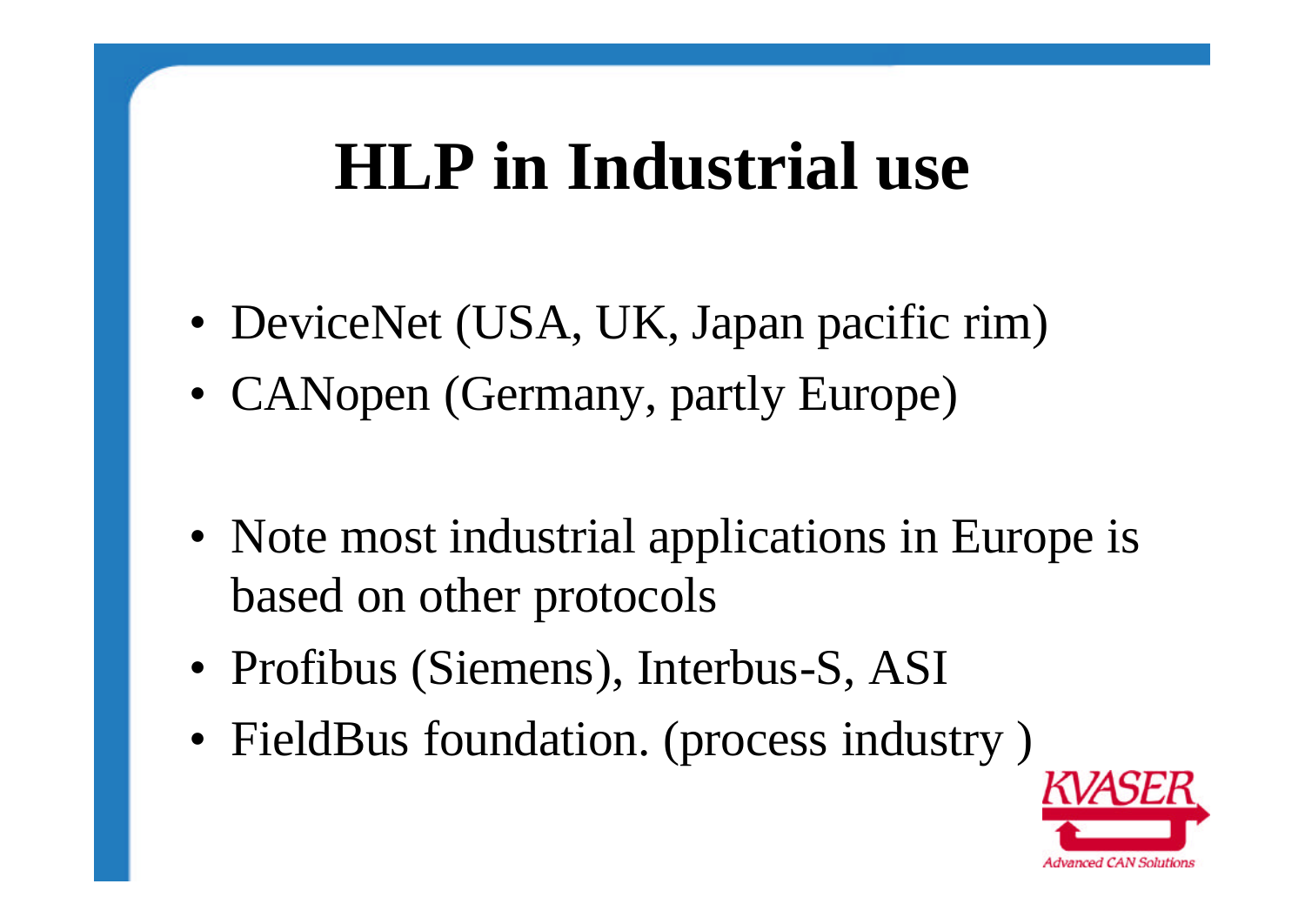#### **HLP in Automotive**

- Volcano, (Volvo partly in Ford)
- GMLAN, (SAAB and GM)
- OSEK, (German, with dialects in different companies.)
- Propriety

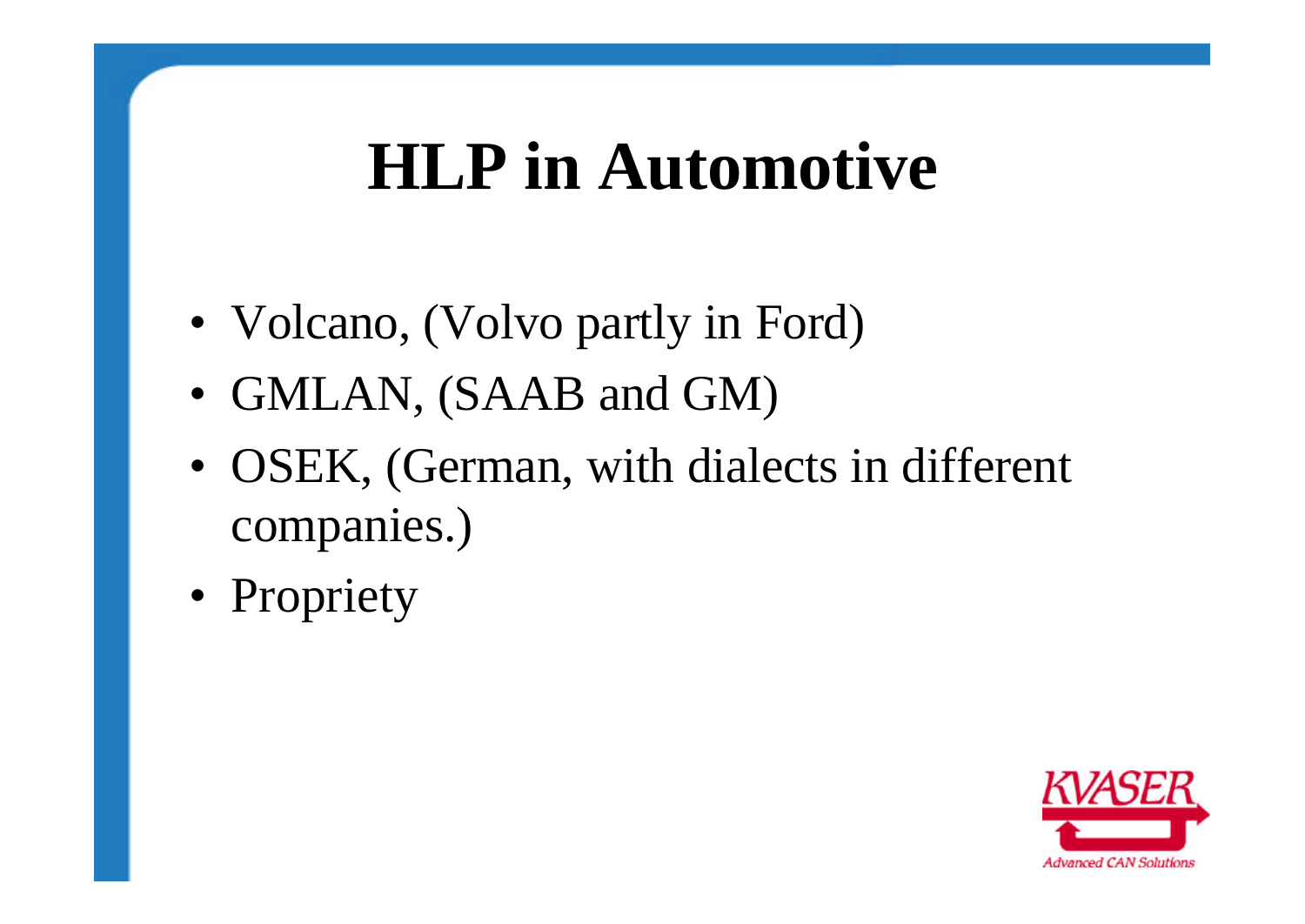# **HLP in Marin**

- **Up to 1000 hp**
- CAN-Kingdom, (Mercury, US-navy)
- NMEA 2000 (based on J1939)
- Propriety
- **Large boats**
- propriety
- CANopen dialects

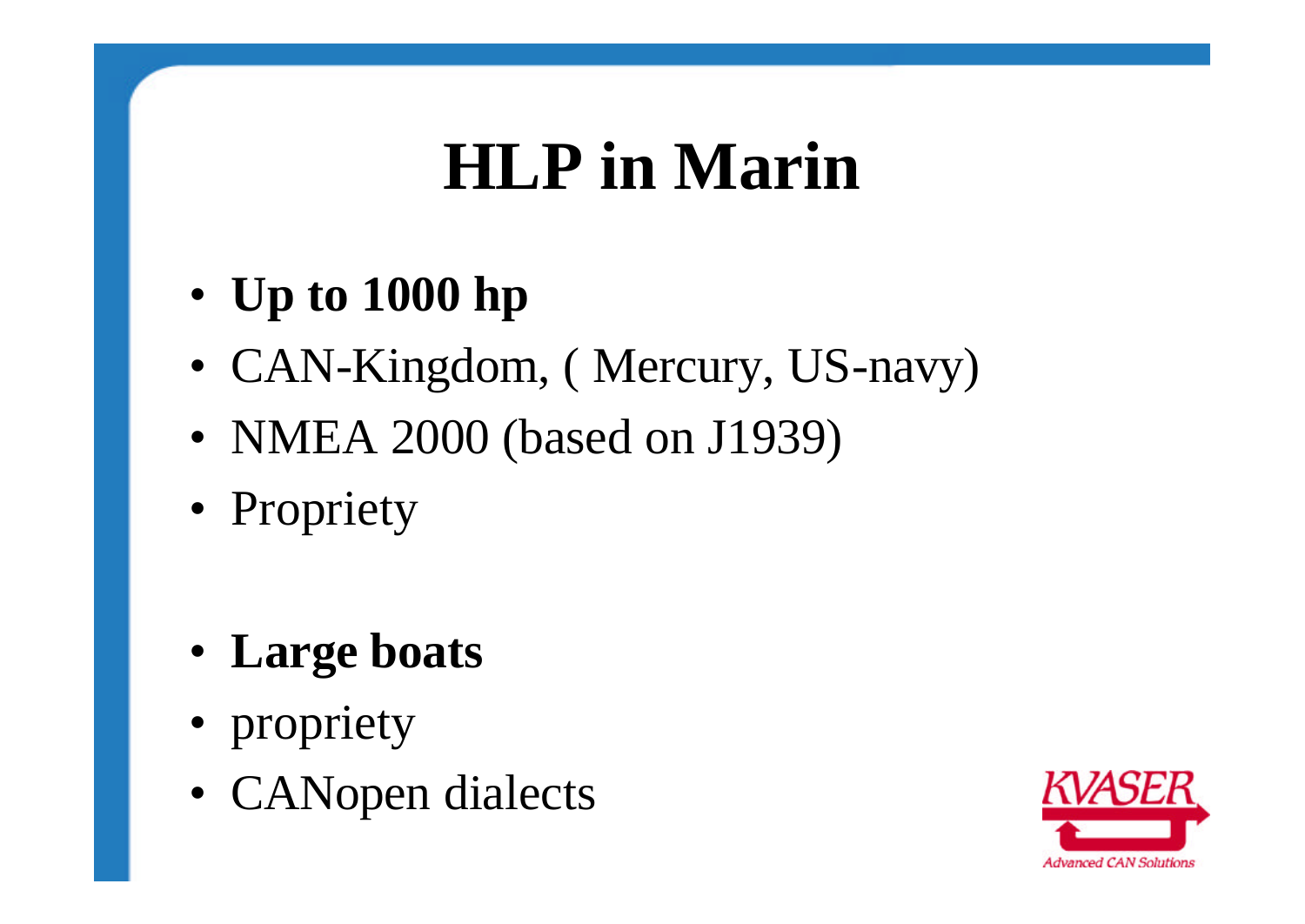# **HLP in Trucks, busses and mobile equipment**

- J1939 dialects.
- CAN-Kingdom
- CANopen dialects
- Proriety

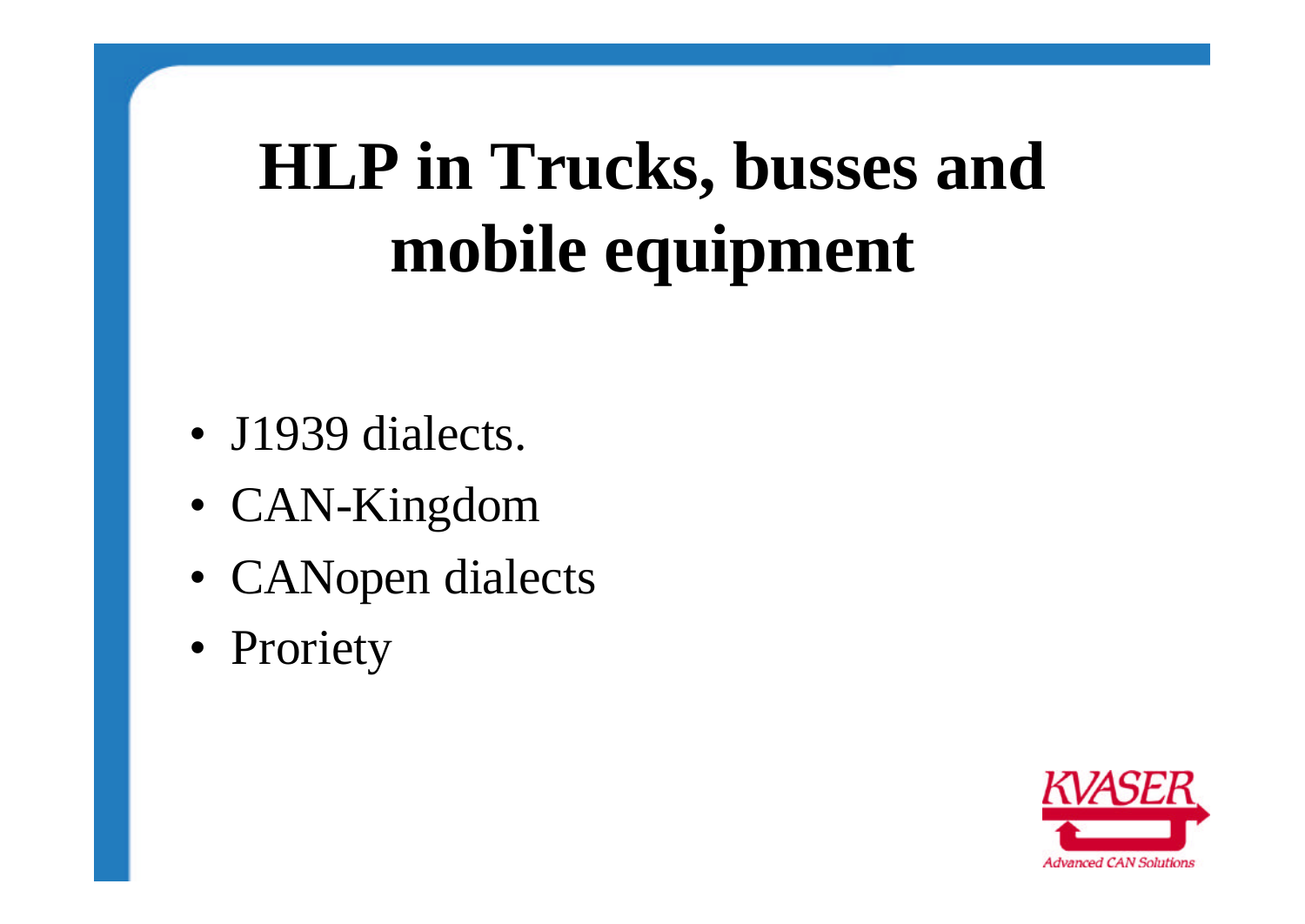## **HLP in smaller machinery**

- Propriety
- CAN-Kingdom
- CANopen dialects

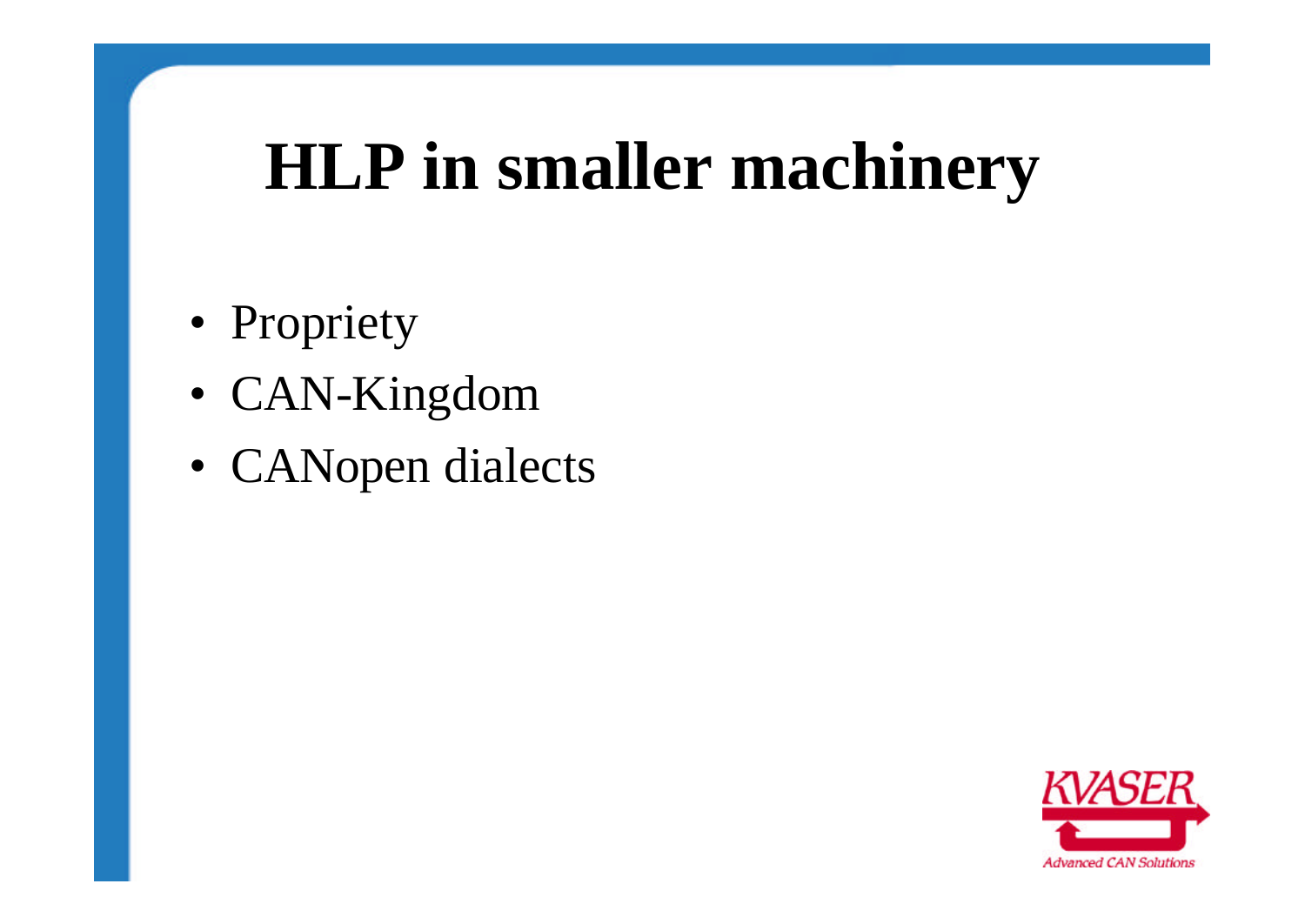### **Different Classes of HLP**

#### • **Standard devices**

– J1939, DeviceNet, CANopen, SDS

• **In/out signal to application, with CAN configuration.**

– Volcano, CAN-Kingdom

• **In/out signal to application, with network transport.**

– OSEK, GMLAN